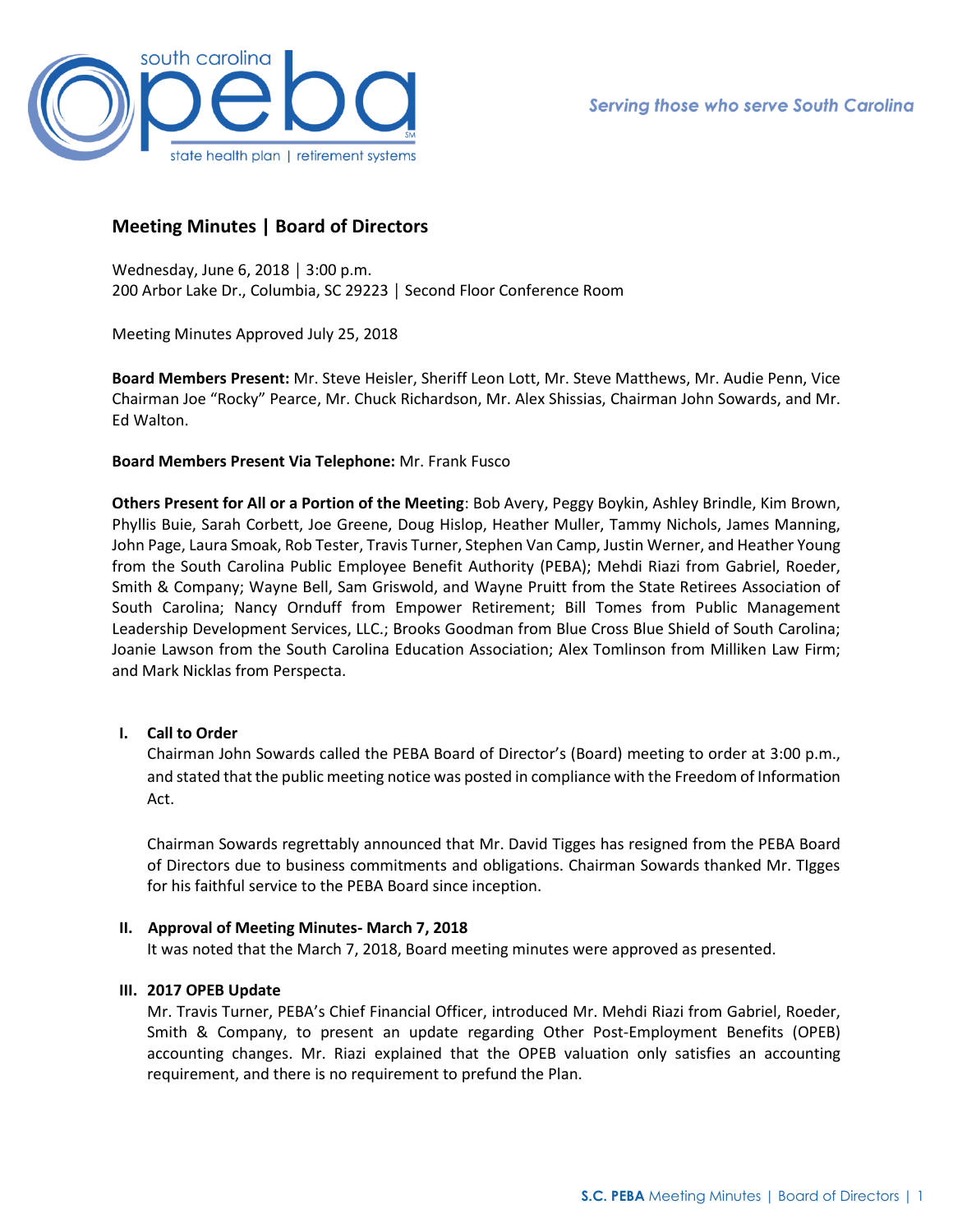Mr. Riazi reviewed Plan accounting changes as a result of Governmental Accounting Standards Board (GASB) 74, which requires the use of a discount rate based on the yield of high-quality 20-year municipal bonds, and employer reporting changes as a result of GASB 75, which requires all participating employers to recognize a share of the unfunded actuarial accrued liability (UAAL) of OPEB on their financial statements effective for fiscal year 2018.

Mr. Riazi concluded his presentation by providing a funding overview of the OPEB plan, including historical and projected employer payroll surcharge amounts.

### **IV. Committee Reports**

**A. Finance, Administration, Audit and Compliance (FAAC) Committee** Mr. Steve Matthews reported that the FAAC Committee did not meet in June.

### **B. Health Care Policy Committee**

Mr. Rocky Pearce stated that the Health Care Policy Committee did not meet in June.

### **C. Retirement Policy Committee**

Mr. Steve Heisler advised that the Retirement Policy Committee met earlier in the day, and representatives from Segal Marco Advisors presented the South Carolina Defined Contribution Plan (SCDCP) investment report, and the State Optional Retirement Plan (state ORP) investment report for the quarter ending March 31, 2018.

Mr. Heisler also reported that Ms. Nancy Ornduff, from Empower Retirement, presented the first quarter plan activity summary.

#### **V. Old Business**

#### **Director's Report**

Ms. Peggy Boykin, Executive Director, provided a brief update regarding PEBA's IT modernization project, peba:connect, and stated that a Request for Qualifications (RFQ) is in process, and the next steps include a Request for Proposal (RFP) for both data and implementation vendors.

Ms. Boykin stated that the General Assembly is currently in recess, and will be returning June 27, 2018, for budget discussions. Ms. Boykin reminded the Board that PEBA's operating budget is the same in both the House and Senate versions, but the funding for retirement contributions is slightly different in the two plans. Ms. Boykin advised that the House version of the budget includes funding to cover the entire one percent of the increase in employer contribution rates, and the Senate version differs on the entities that they are including in the state's share of the one percent. \$475,000 is added in both versions to fund the South Carolina National Guard Plan.

Ms. Boykin reported that both versions of the budget fully fund the State Health Plan, with no premium increase for employees. The House version including adult well visits as a contractual service, with a modest increase in copayments, deductibles, and coinsurance